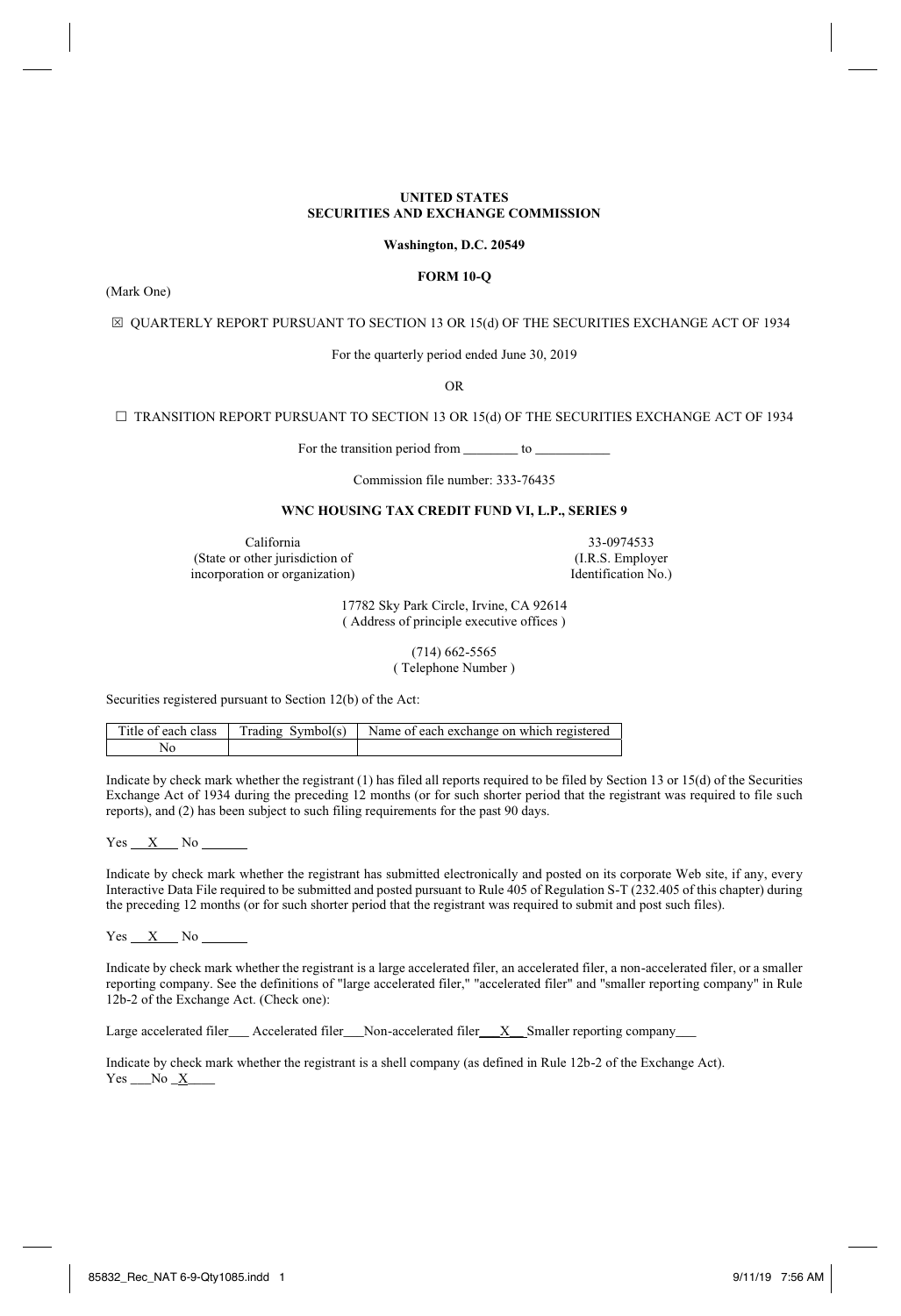# **INDEX TO FORM 10-Q For the Quarterly Period Ended June 30, 2019**

# PART I. FINANCIAL INFORMATION

| Item 1.    | <b>Financial Statements</b>                                                                    |                            |
|------------|------------------------------------------------------------------------------------------------|----------------------------|
|            | <b>Condensed Balance Sheets</b><br>As of June 30, 2019 and March 31, 2019                      | 3                          |
|            | Condensed Statements of Operations<br>For the Three Months Ended June 30, 2019 and 2018        | 4                          |
|            | Condensed Statement of Partners' Deficit<br>For the Three Months Ended June 30, 2019           | 5                          |
|            | <b>Condensed Statements of Cash Flows</b><br>For the Three Months Ended June 30, 2019 and 2018 | 6                          |
|            | Notes to Condensed Financial Statements                                                        | $\overline{7}$             |
| Item 2.    | Management's Discussion and Analysis of Financial<br>Condition and Results of Operations       | 14                         |
| Item 3.    | Quantitative and Qualitative Disclosures about Market Risks                                    | 15                         |
| Item 4.    | <b>Controls and Procedures</b>                                                                 | 15                         |
|            |                                                                                                |                            |
| Item 1.    | <b>Legal Proceedings</b>                                                                       | 16                         |
| Item 1A.   | <b>Risk Factors</b>                                                                            | 16                         |
| Item 2.    | Unregistered Sales of Equity Securities and Use of Proceeds                                    | 16                         |
| Item 3.    | Defaults Upon Senior Securities                                                                | 16                         |
| Item 4.    | Mine Safety Disclosures                                                                        | 16                         |
| Item 5.    | Other Information                                                                              | 16                         |
| Item 6.    | Exhibits                                                                                       | 16                         |
| Signatures |                                                                                                | 17                         |
|            |                                                                                                | PART II. OTHER INFORMATION |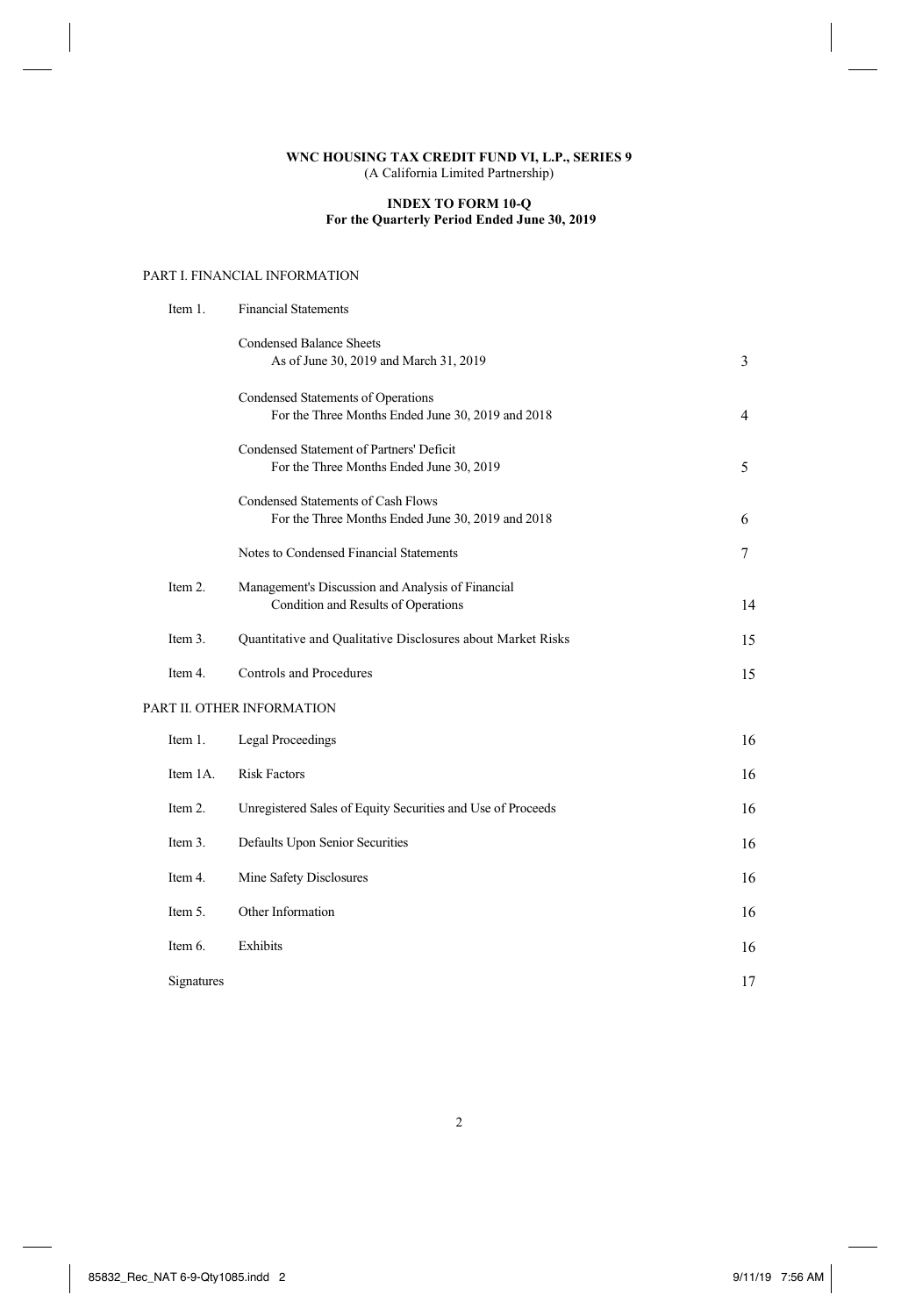### **CONDENSED BALANCE SHEETS (Unaudited)**

|                                                                                      |    | June 30, 2019 |    | <b>March 31, 2019</b> |
|--------------------------------------------------------------------------------------|----|---------------|----|-----------------------|
| <b>ASSETS</b>                                                                        |    |               |    |                       |
| Cash and cash equivalents<br>Investments in Local Limited Partnerships, net (Note 2) | S  | 13,923        | £. | 12,736                |
| Other assets                                                                         |    | 750           |    | 750                   |
| <b>Total Assets</b>                                                                  | S  | 14,673        | S  | 13,486                |
| <b>LIABILITIES AND PARTNERS' DEFICIT</b>                                             |    |               |    |                       |
| Liabilities:                                                                         |    |               |    |                       |
| Accrued fees and expenses due to General Partner and<br>affiliates (Note 3)          | S. | 1,629,295 \$  |    | 1,611,981             |
| <b>Total Liabilities</b>                                                             |    | 1,629,295     |    | 1,611,981             |
| Partners' Deficit:                                                                   |    |               |    |                       |
| General Partner<br>Limited Partners (25,000 Partnership Units authorized;            |    | (15,638)      |    | (15,622)              |
| 15,192 and 15,197 Partnership Units issued and outstanding,<br>respectively.)        |    | (1,598,984)   |    | (1, 582, 873)         |
| Total Partners' Deficit                                                              |    | (1,614,622)   |    | (1, 598, 495)         |
| Total Liabilities and Partners' Deficit                                              | S  | 14,673        |    | 13,486                |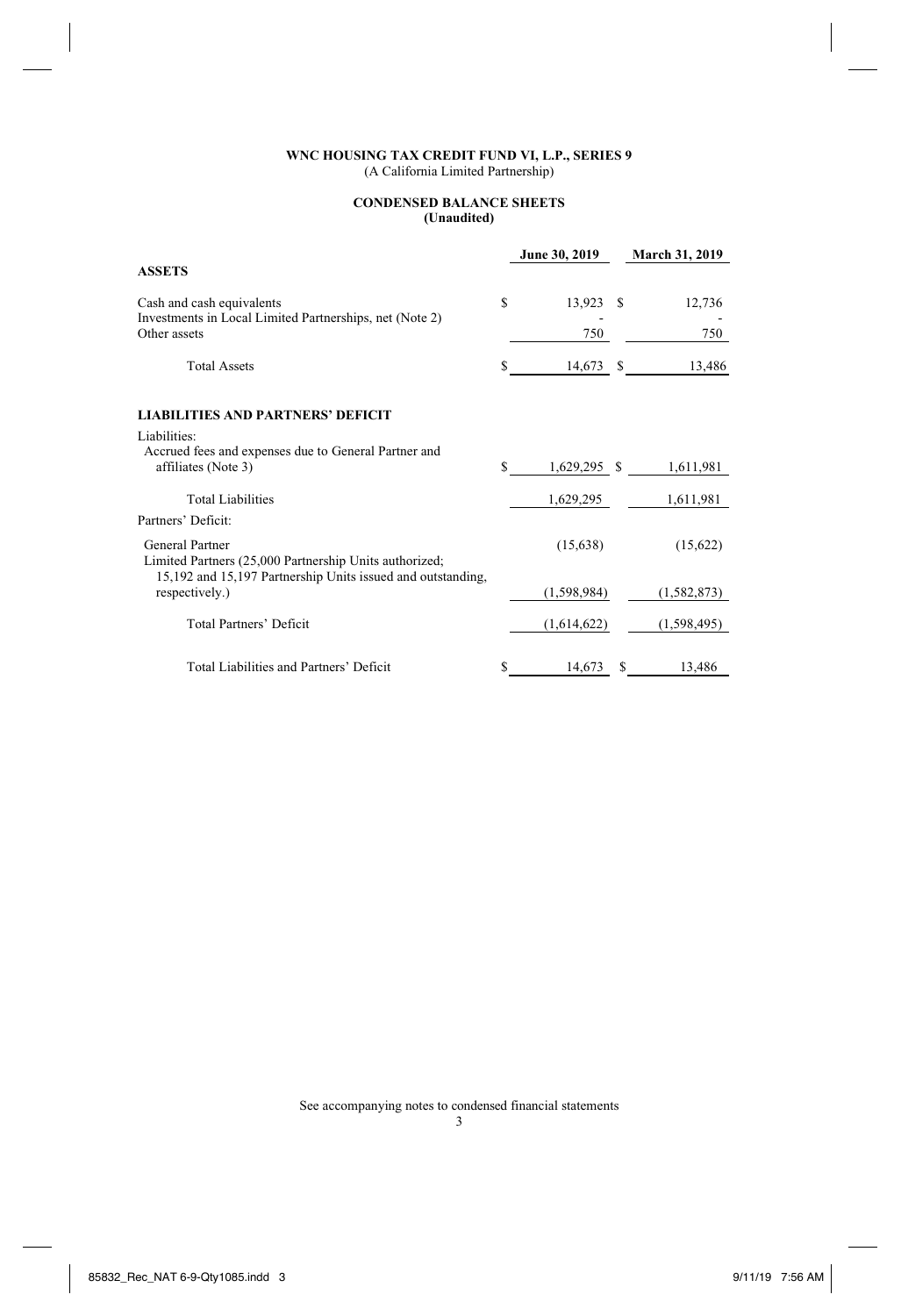### **CONDENSED STATEMENTS OF OPERATIONS For the Three Months Ended June 30, 2019 and 2018 (Unaudited)**

|                                        | 2019 |                     |    | 2018                |
|----------------------------------------|------|---------------------|----|---------------------|
|                                        |      | <b>Three Months</b> |    | <b>Three Months</b> |
| Reporting fees                         | S    | 1,000               | S  | 2,789               |
| Distribution income                    |      | 186                 |    | 7,343               |
| Total operating income                 |      | 1,186               |    | 10,132              |
| Operating expenses:                    |      |                     |    |                     |
| Asset management fees (Note 3)         |      | 6,301               |    | 6,301               |
| Legal and accounting fees              |      | 8,040               |    | 24,325              |
| Other                                  |      | 2,973               |    | 4,365               |
| Total operating expenses               |      | 17,314              |    | 34,991              |
| Loss from operations                   |      | (16, 128)           |    | (24, 859)           |
| Interest income                        |      | 1                   |    | 10                  |
| Net loss                               | \$   | (16, 127)           | S  | (24, 849)           |
| Net loss allocated to:                 |      |                     |    |                     |
| General Partner                        | S    | (16)                | S  | (25)                |
| <b>Limited Partners</b>                | \$   | (16,111)            | S  | (24, 824)           |
| Net loss per Partnership Unit          | \$   | (1)                 | \$ | (2)                 |
| Outstanding weighted Partnership Units |      | 15,192              |    | 15,202              |
|                                        |      |                     |    |                     |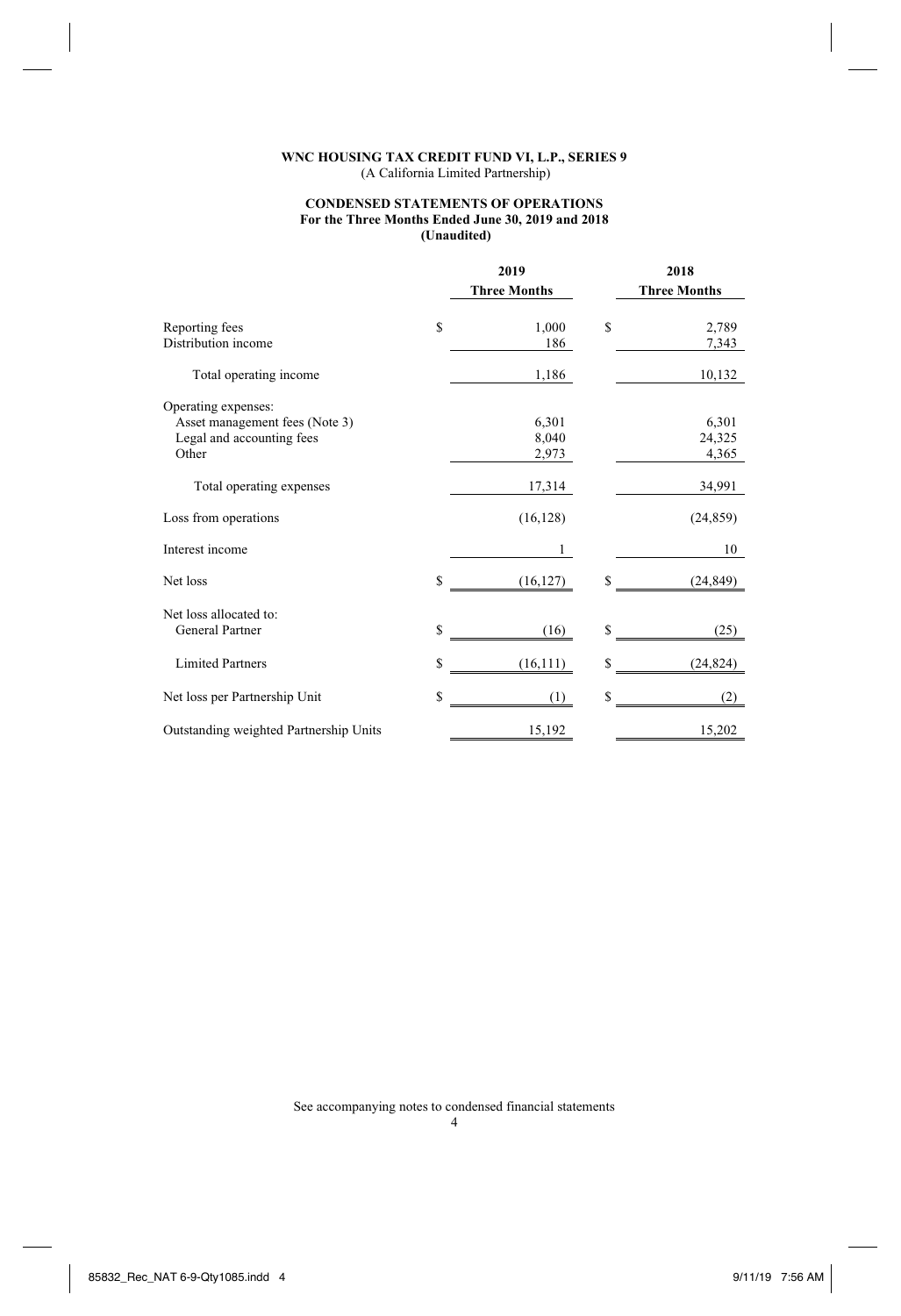# **CONDENSED STATEMENT OF PARTNERS' DEFICIT For the Three Months Ended June 30, 2019 (Unaudited)**

|                                     |   | General<br>Partner |     | Limited<br><b>Partners</b> |   | Total       |
|-------------------------------------|---|--------------------|-----|----------------------------|---|-------------|
| Partners' deficit at March 31, 2019 | S | (15,622)           | - S | (1,582,873)                | S | (1,598,495) |
| Net loss                            |   | (16)               |     | (16,111)                   |   | (16, 127)   |
| Partners' deficit at June 30, 2019  |   | (15, 638)          | S   | (1,598,984)                |   | (1,614,622) |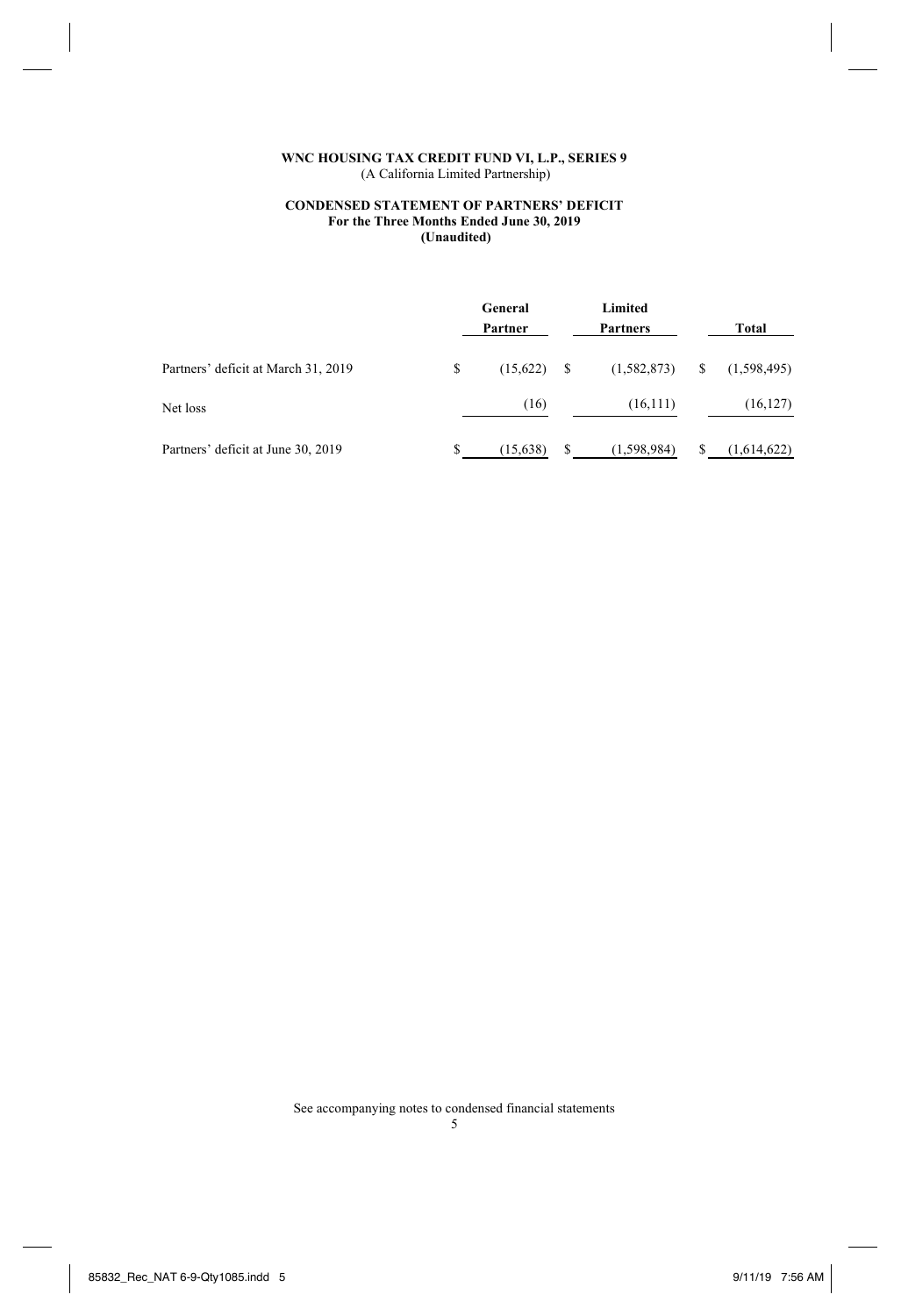# **CONDENSED STATEMENTS OF CASH FLOWS For the Three Months Ended June 30, 2019 and 2018 (Unaudited)**

|                                                                                                                              |    | 2019      |   | 2018      |
|------------------------------------------------------------------------------------------------------------------------------|----|-----------|---|-----------|
| Cash flows from operating activities:<br>Net loss<br>Adjustments to reconcile net loss to net                                | S  | (16, 127) | S | (24, 849) |
| cash provided by (used in) operating activities:<br>Decrease in other assets<br>Increase in accrued fees and expenses due to |    |           |   | 300       |
| General Partner and affiliates                                                                                               |    | 17,314    |   | 9,691     |
| Net cash provided by (used in) operating activities                                                                          |    | 1,187     |   | (14, 858) |
| Net increase (decrease) in cash and cash equivalents                                                                         |    | 1,187     |   | (14, 858) |
| Cash and cash equivalents, beginning of period                                                                               |    | 12,736    |   | 88,104    |
| Cash and cash equivalents, end of period                                                                                     | \$ | 13,923    |   | 73,246    |
| SUPPLEMENTAL DISCLOSURE OF CASH FLOW<br><b>INFORMATION:</b>                                                                  |    |           |   |           |
| Taxes paid                                                                                                                   |    |           |   |           |
|                                                                                                                              |    |           |   |           |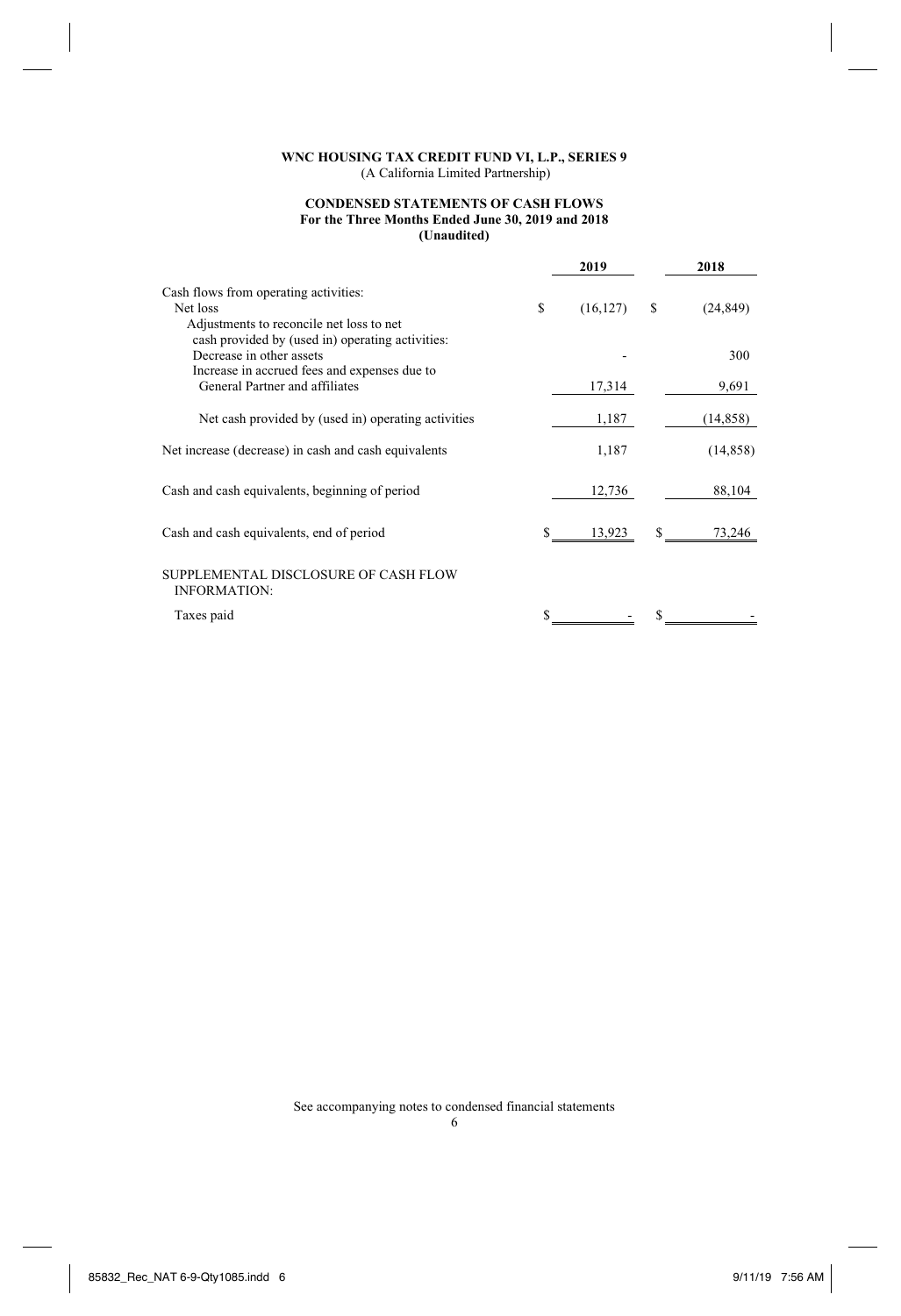### **NOTES TO CONDENSED FINANCIAL STATEMENTS For the Quarterly Period Ended June 30, 2019 (Unaudited)**

# **NOTE 1 - SUMMARY OF SIGNIFICANT ACCOUNTING POLICIES**

#### **General**

The accompanying condensed unaudited financial statements have been prepared in accordance with accounting principles generally accepted in the United States of America for interim financial information and with the instructions to Form 10-Q for quarterly reports under Section 13 or 15(d) of the Securities Exchange Act of 1934. Accordingly, they do not include all of the information and footnotes required by accounting principles generally accepted in the United States of America for complete financial statements. In the opinion of management, all adjustments (consisting of normal recurring accruals) considered necessary for a fair presentation have been included. Operating results for the three months ended June 30, 2019 are not necessarily indicative of the results that may be expected for the fiscal year ending March 31, 2020. For further information, refer to the financial statements and footnotes thereto included in the Partnership's annual report on Form 10-K for the fiscal year ended March 31, 2019.

### Organization

WNC Housing Tax Credit Fund VI, L.P., Series 9 (the "Partnership") is a California Limited Partnership formed under the laws of the State of California on July 17, 2001 and commenced operations on August 3, 2001. The Partnership was formed to acquire limited partnership interests in other limited partnerships ("Local Limited Partnerships") which own multi-family housing complexes ("Housing Complexes") that are eligible for Federal low income housing tax credits ("Low Income Housing Tax Credits"). The local general partners (the "Local General Partners") of each Local Limited Partnership retain responsibility for maintaining, operating and managing the Housing Complex. Each Local Limited Partnership is governed by its agreement of limited partnership (the "Local Limited Partnership Agreement").

The general partner of the Partnership is WNC & Associates, Inc. ("Associates" or the "General Partner"). The chairman and the president of Associates own all of the outstanding stock of Associates. The business of the Partnership is conducted primarily through the General Partner, as the Partnership has no employees of its own.

The Partnership shall continue in full force and effect until December 31, 2062, unless terminated prior to that date, pursuant to the partnership agreement or law.

The financial statements include only activity relating to the business of the Partnership, and do not give effect to any assets that the partners may have outside of their interests in the Partnership, or to any obligations, including income taxes, of the partners.

The partnership agreement authorized the sale of up to 25,000 units of limited partnership interest ("Partnership Units") at \$1,000 per Partnership Unit. The offering of Partnership Units concluded in July 1994, at which time 15,325 Partnership Units representing subscriptions in the amount of \$15,316,125, net of dealer discounts of \$7,350 and volume discount of \$1,525, had been sold. The General Partner has a 0.1% interest in operating profits and losses, taxable income and losses, cash available for distribution from the Partnership and Low Income Housing Tax Credits of the Partnership. The investors (the "Limited Partners") in the Partnership will be allocated the remaining 99.9% of these items in proportion to their respective investments. As of June 30, 2019 and March 31, 2019, a total of 15,192 and 15,197 Partnership Units, respectively, remain outstanding.

The proceeds from the disposition of any of the Housing Complexes will be used first to pay debts and other obligations per the respective Local Limited Partnership Agreement. Any remaining proceeds will then be paid to the Partnership. The sale of a Housing Complex may be subject to other restrictions and obligations. Accordingly, there can be no assurance that a Local Limited Partnership will be able to sell its Housing Complex. Even if it does so, there can be no assurance that any significant amounts of cash will be distributed to the Partnership. Should such distributions occur, the Limited Partners will be entitled to receive distributions from the proceeds remaining after payment of Partnership obligations and funding reserves, equal to their capital contributions and their return on investment (as defined in the Partnership Agreement). The General Partner would then be entitled to receive proceeds equal to its capital contributions from the remainder. Any additional sale or refinancing proceeds will be distributed 90% to the Limited Partners (in proportion to their respective investments) and 10% to the General Partner.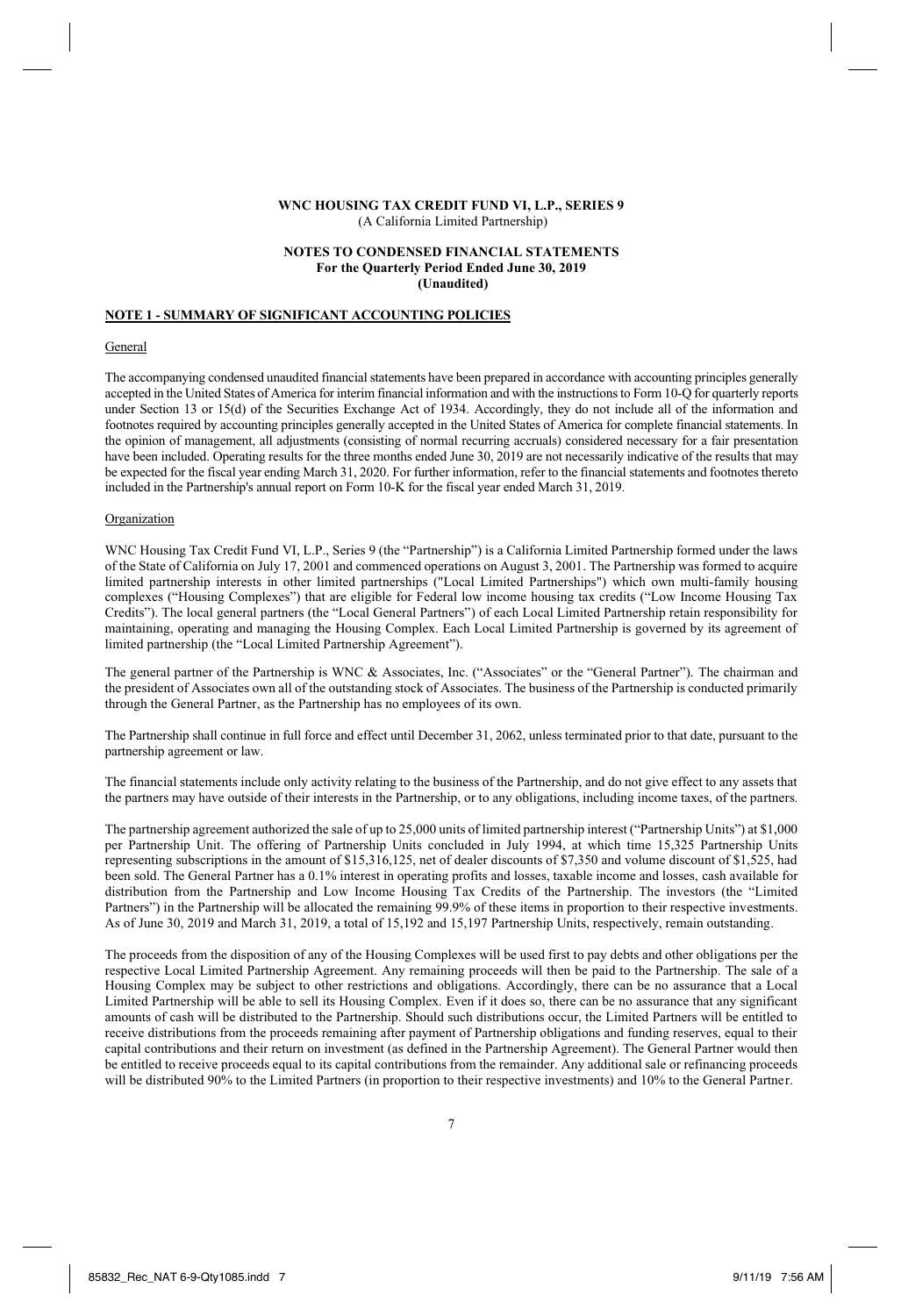### **NOTES TO CONDENSED FINANCIAL STATEMENTS - CONTINUED For the Quarterly Period Ended June 30, 2019 (Unaudited)**

## **NOTE 1 - SUMMARY OF SIGNIFICANT ACCOUNTING POLICIES, continued**

#### Risks and Uncertainties

An investment in the Partnership and the Partnership's investments in Local Limited Partnerships and their Housing Complexes are subject to risks. These risks may impact the tax benefits of an investment in the Partnership, and the amount of proceeds available for distribution to the Limited Partners, if any, on liquidation of the Partnership's investments. Some of those risks include the following:

The Low Income Housing Tax Credits rules are extremely complicated. Noncompliance with these rules results in the loss of future Low Income Housing Tax Credits and the fractional recapture of Low Income Housing Tax Credits already taken. In most cases the annual amount of Low Income Housing Tax Credits that an individual can use is limited to the tax liability due on the person's last \$25,000 of taxable income. The Local Limited Partnerships may be unable to sell the Housing Complexes at a price which would result in the Partnership realizing cash distributions or proceeds from the transaction. Accordingly, the Partnership may be unable to distribute any cash to its Limited Partners. Low Income Housing Tax Credits may be the only benefit from an investment in the Partnership.

The Partnership has invested in a limited number of Local Limited Partnerships. Such limited diversity means that the results of operation of each single Housing Complex will have a greater impact on the Partnership. With limited diversity, poor performance of one Housing Complex could impair the Partnership's ability to satisfy its investment objectives. Each Housing Complex is subject to mortgage indebtedness. If a Local Limited Partnership failed to pay its mortgage, it could lose its Housing Complex in foreclosure. If foreclosure were to occur during the first 15 years (the "Compliance Period"), the loss of any remaining future Low Income Housing Tax Credits, a fractional recapture of prior Low Income Housing Tax Credits, and a loss of the Partnership's investment in the Housing Complex would occur. The Partnership is a limited partner or a non-managing member of each Local Limited Partnership. Accordingly, the Partnership will have very limited rights with respect to management of the Local Limited Partnerships. The Partnership will rely totally on the Local General Partners. Neither the Partnership's investments in Local Limited Partnerships, nor the Local Limited Partnerships' investments in Housing Complexes, are readily marketable. To the extent the Housing Complexes receive government financing or operating subsidies, they may be subject to one or more of the following risks: difficulties in obtaining tenants for the Housing Complexes; difficulties in obtaining rent increases; limitations on cash distributions; limitations on sales or refinancing of Housing Complexes; limitations on transfers of interests in Local Limited Partnerships; limitations on removal of Local General Partners; limitations on subsidy programs; and possible changes in applicable regulations. Uninsured casualties could result in loss of property and Low Income Housing Tax Credits and recapture of Low Income Housing Tax Credits previously taken. The value of real estate is subject to risks from fluctuating economic conditions, including employment rates, inflation, tax, environmental, land use and zoning policies, supply and demand of similar properties, and neighborhood conditions, among others.

The ability of Limited Partners to claim tax losses from the Partnership is limited. The IRS may audit the Partnership or a Local Limited Partnership and challenge the tax treatment of tax items. The amount of Low Income Housing Tax Credits and tax losses allocable to the limited partners could be reduced if the IRS were successful in such a challenge. The alternative minimum tax could reduce tax benefits from an investment in the Partnership. Changes in tax laws could also impact the tax benefits from an investment in the Partnership and/or the value of the Housing Complexes.

The Partnership currently has insufficient working capital to fund its operations. Associates has agreed to continue providing advances sufficient enough to fund the operations and working capital requirements of the Partnership through August 31, 2020.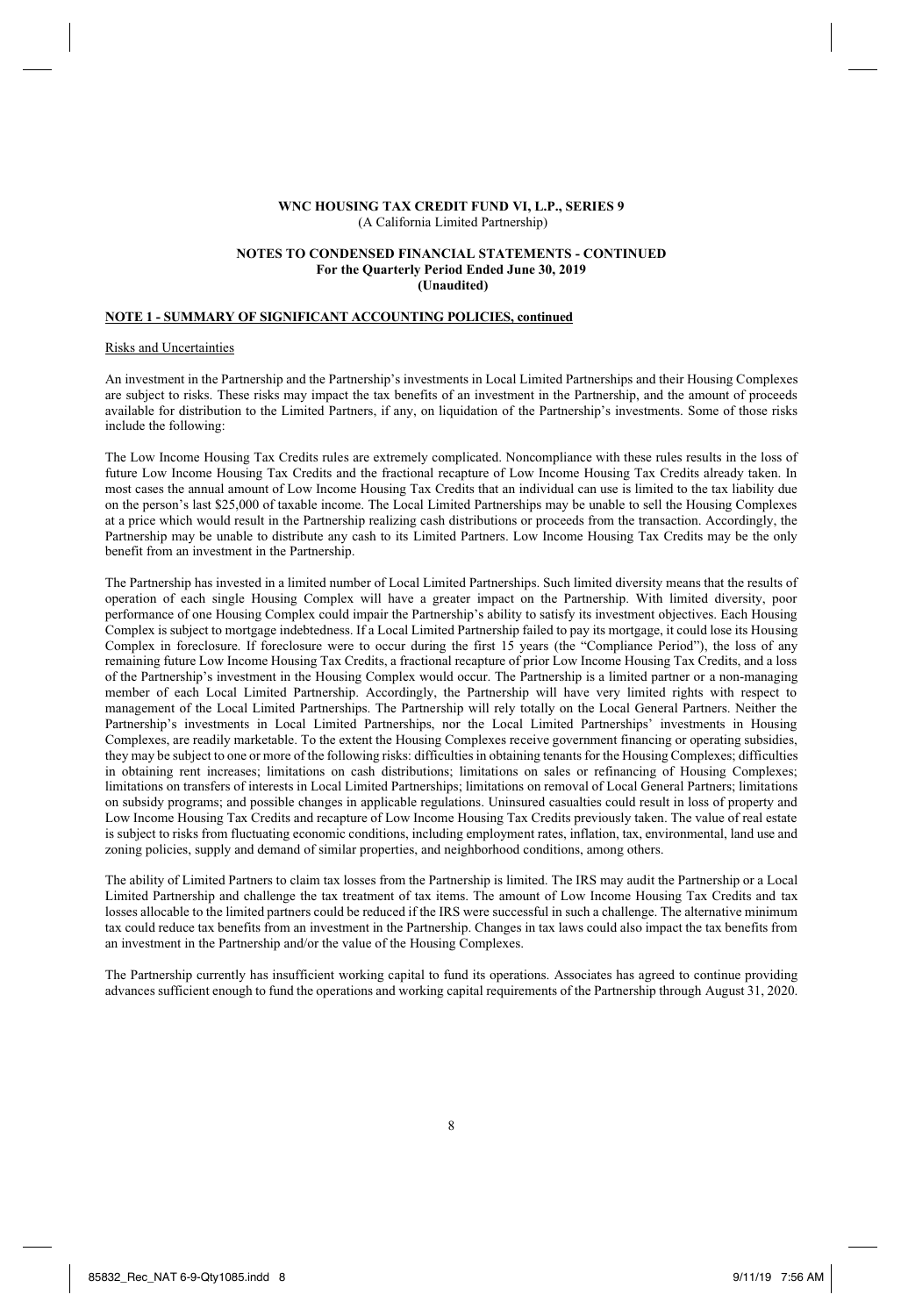#### **NOTES TO CONDENSED FINANCIAL STATEMENTS - CONTINUED For the Quarterly Period Ended June 30, 2019 (Unaudited)**

## **NOTE 1 - SUMMARY OF SIGNIFICANT ACCOUNTING POLICIES, continued**

Anticipated future and existing cash resources of the Partnership are not sufficient to pay existing liabilities of the Partnership. However, substantially all of the existing liabilities of the Partnership are payable to the General Partner and/or its affiliates. Though the amounts payable to the General Partner and/or its affiliates are contractually currently payable, the Partnership anticipates that the General Partner and/or its affiliates will not require the payment of these contractual obligations until capital reserves are in excess of the aggregate of then existing contractual obligations and then anticipated future foreseeable obligations of the Partnership. The Partnership would be adversely affected should the General Partner and/or its affiliates demand current payment of the existing contractual obligations and or suspend services for this or any other reason.

No trading market for the Partnership Units exists or is expected to develop. Limited Partners may be unable to sell their Partnership Units except at a discount and should consider their Partnership Units to be a long-term investment. Individual Limited Partners will have no recourse if they disagree with actions authorized by a vote of the majority of Limited Partners.

## Exit Strategy

The Compliance Period for a Housing Complex is generally 15 years following construction or rehabilitation completion. Associates was one of the first in the industry to offer syndicated investments in Low Income Housing Tax Credits. The initial programs have completed their Compliance Periods.

Upon the sale of a Local Limited Partnership interest or Housing Complex after the end of the Compliance Period, there would be no recapture of Low Income Housing Tax Credits. A sale prior to the end of the Compliance Period could result in recapture if certain conditions are not met. One of the remaining Housing Complexes has completed its 15-year Compliance Period.

With that in mind, the General Partner is continuing its review of the Housing Complexes. The review considers many factors, including extended use requirements (such as those due to mortgage restrictions or state compliance agreements), the condition of the Housing Complexes, and the tax consequences to the Limited Partners from the sale of the Housing Complexes.

Upon identifying those Housing Complexes with the highest potential for a successful sale, refinancing or re-syndication, the Partnership expects to proceed with efforts to liquidate them. The objective is to maximize the Limited Partners' return wherever possible and, ultimately, to wind down the Partnership as Low Income Housing Tax Credits are no longer available. Local Limited Partnership interests may be disposed of any time by the General Partner in its discretion. While liquidation of the Housing Complexes continues to be evaluated, the dissolution of the Partnership was not imminent as of June 30, 2019.

As of March 31, 2019, the Partnership sold its Local Limited Partnership interests in Byhalia Estates, L.P. ("Byhalia"), Mendota I, L.P. ("Mendota"), Villas of Palm, L.P. ("Villas of Palm"), Preservation Partners III Limited Partnership ("Preservation"), Calico Terrace Limited Partnership ("Calico Terrace"), McPherson Housing Associates, L.P. ("McPherson"), Parker Estates, L.P. ("Parker Estates"), Harbor Pointe, L.P. ("Harbor Pointe"), Selman Place, L.P. ("Selman Place"), and Saw Mill Creek II Limited Dividend Housing Association Limited Partnership ("Saw Mill Creek"). The Compliance Periods for the sold Local Limited Partnerships have been completed, therefore, there is no risk of recapture to the investors of the Partnership.

As of June 30, 2019, the Partnership has identified the following Local Limited Partnerships for possible disposition. **Estimated** 

| <b>Local Limited Partnership</b> | Debt at<br>12/31/18 | Appraisal<br>Value | <b>Estimated</b><br><b>Sales Price</b> | <b>Estimated</b><br><b>Sales Date</b> | взишаюч<br>Sale<br><b>Expenses</b> |
|----------------------------------|---------------------|--------------------|----------------------------------------|---------------------------------------|------------------------------------|
| 505 West Main, L.P.              | \$1,293,160         | \$3,255,000        | \$137,653                              | *                                     | 750                                |
| North Davison Partners 99, L.P.  | 474,071             | 480.000            | \$130,627                              | *                                     | *                                  |
| Oakview Terrace Townhomes.       |                     |                    |                                        |                                       |                                    |
| L.P.                             | 1.357.562           | 925,000            | *                                      | *                                     | *                                  |

\* Estimated sales price and sales date have yet to be determined. The Local Limited Partnership is not under contract to be purchased as of the report filing.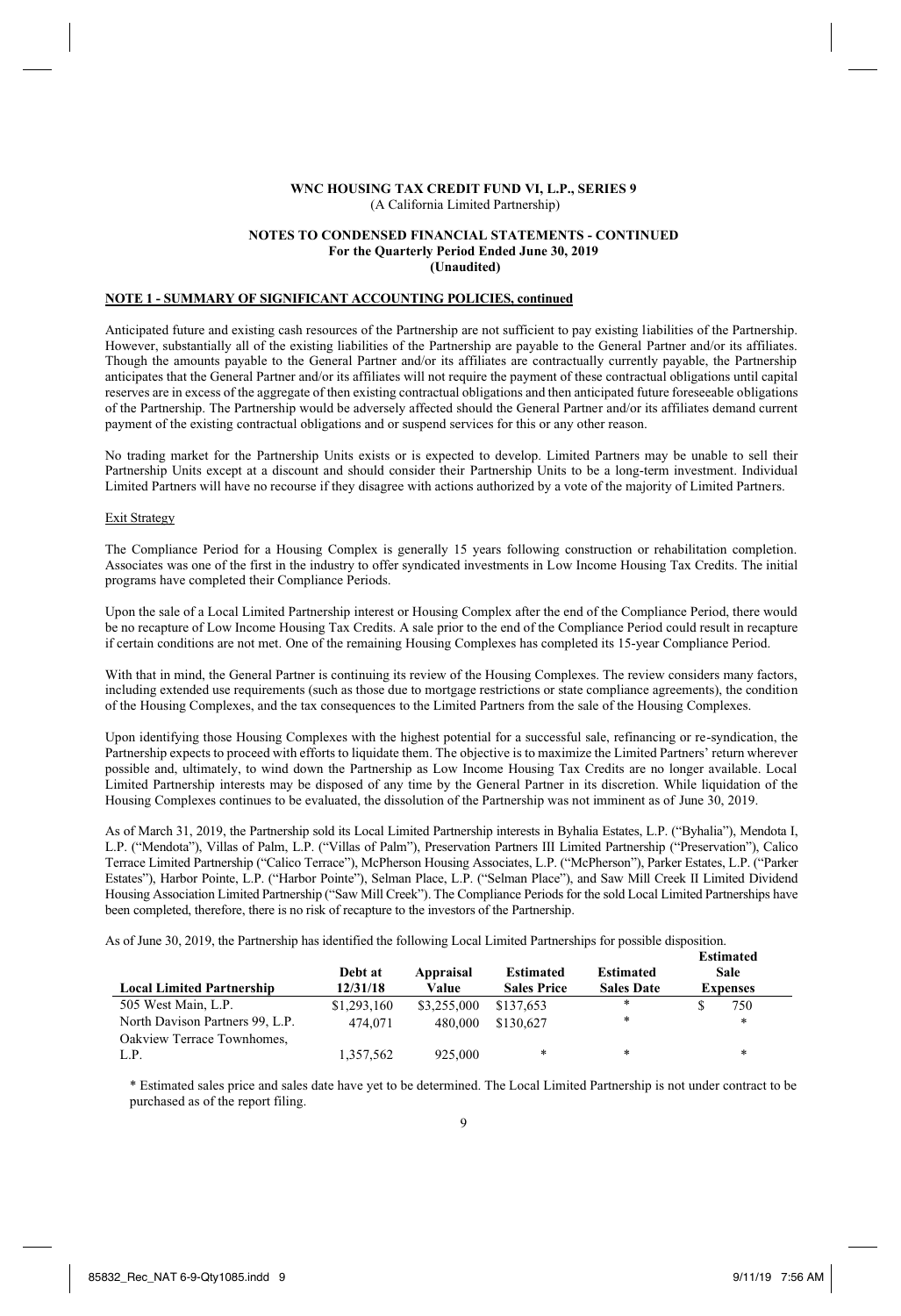#### **NOTES TO CONDENSED FINANCIAL STATEMENTS - CONTINUED For the Quarterly Period Ended June 30, 2019 (Unaudited)**

# **NOTE 1 - SUMMARY OF SIGNIFICANT ACCOUNTING POLICIES, continued**

The proceeds from the disposition of any of the Housing Complexes will be used first to pay debts and other obligations per the respective Local Limited Partnership Agreement. Any remaining proceeds will then be paid to the partners of the Local Limited Partnership, including the Partnership, in accordance with the terms of the particular Local Limited Partnership Agreement. The sale of a Housing Complex may be subject to other restrictions and obligations. Accordingly, there can be no assurance that a Local Limited Partnership will be able to sell its Housing Complex. Even if it does so, there can be no assurance that any significant amounts of cash will be distributed to the Partnership, as the proceeds first would be used to pay Local Limited Partnership obligations and funding of reserves.

## Method of Accounting for Investments in Local Limited Partnerships

The Partnership accounts for its investments in Local Limited Partnerships using the equity method of accounting, whereby the Partnership adjusts its investment balance for its share of the Local Limited Partnerships' results of operations and for any contributions made and distributions received. The Partnership reviews the carrying amount of an individual investment in a Local Limited Partnership for possible impairment whenever events or changes in circumstances indicate that the carrying amount of such investment may not be recoverable. Recoverability of such investment is measured by the estimated value derived by management, generally consisting of the sum of the remaining future Low Income Housing Tax Credits estimated to be allocable to the Partnership and the estimated residual value to the Partnership. If an investment is considered to be impaired, the Partnership reduces the carrying value of its investment in any such Local Limited Partnership. The accounting policies of the Local Limited Partnerships, generally, are expected to be consistent with those of the Partnership. Costs incurred by the Partnership in acquiring the investments were capitalized as part of the investment and were being amortized over 30 years.

"Equity in losses of Local Limited Partnerships" for the periods ended June 30, 2019 and 2018 has been recorded by the Partnership. Management's estimate for the three-month periods is based on either actual unaudited results reported by the Local Limited Partnerships or historical trends in the operations of the Local Limited Partnerships. Equity in losses of Loca l Limited Partnerships allocated to the Partnership is not recognized to the extent that the investment balance would be adjusted below zero. If the Local Limited Partnerships report net income in future years, the Partnership will resume applying the equity method only after its share of such net income equals the share of net losses not recognized during the period(s) the equity method was suspended (see Note 2).

In accordance with the accounting guidance for the consolidation of variable interest entities, the Partnership determines when it should include the assets, liabilities, and activities of a variable interest entity (VIE) in its financial statements, and when it should disclose information about its relationship with a VIE. The analysis that must be performed to determine which entity should consolidate a VIE focuses on control and economic factors. A VIE is a legal structure used to conduct activities or hold assets, which must be consolidated by a company if it is the primary beneficiary because it has (1) the power to direct the activities of the VIE that most significantly impact the VIE's economic performance and (2) the obligation to absorb losses or receive benefits that could potentially be significant to the VIE. If multiple unrelated parties share such power, as defined, no party will be required to consolidate the VIE. Further, the guidance requires continual reconsideration of the primary beneficiary of a VIE.

Based on this guidance, the Local Limited Partnerships in which the Partnership invests meet the definition of a VIE because the owners of the equity at risk in these entities do not have the power to direct their operations. However, management does not consolidate the Partnership's interests in these VIEs, as it is not considered to be the primary beneficiary since it does not have the power to direct the activities that are considered most significant to the economic performance of these entities. The Partnership currently records the amount of its investment in these Local Limited Partnerships as an asset on its balance sheets, recognizes its share of partnership income or losses in the statements of operations, and discloses how it accounts for material types of these investments in its financial statements. The Partnership's balance in investment in Local Limited Partnerships, plus the risk of recapture of tax credits previously recognized on these investments, represents its maximum exposure to loss. The Partnership's exposure to loss on these Local Limited Partnerships is mitigated by the condition and financial performance of the underlying Housing Complexes as well as the strength of the Local General Partners and their guarantee against credit recapture to the investors in the Partnership.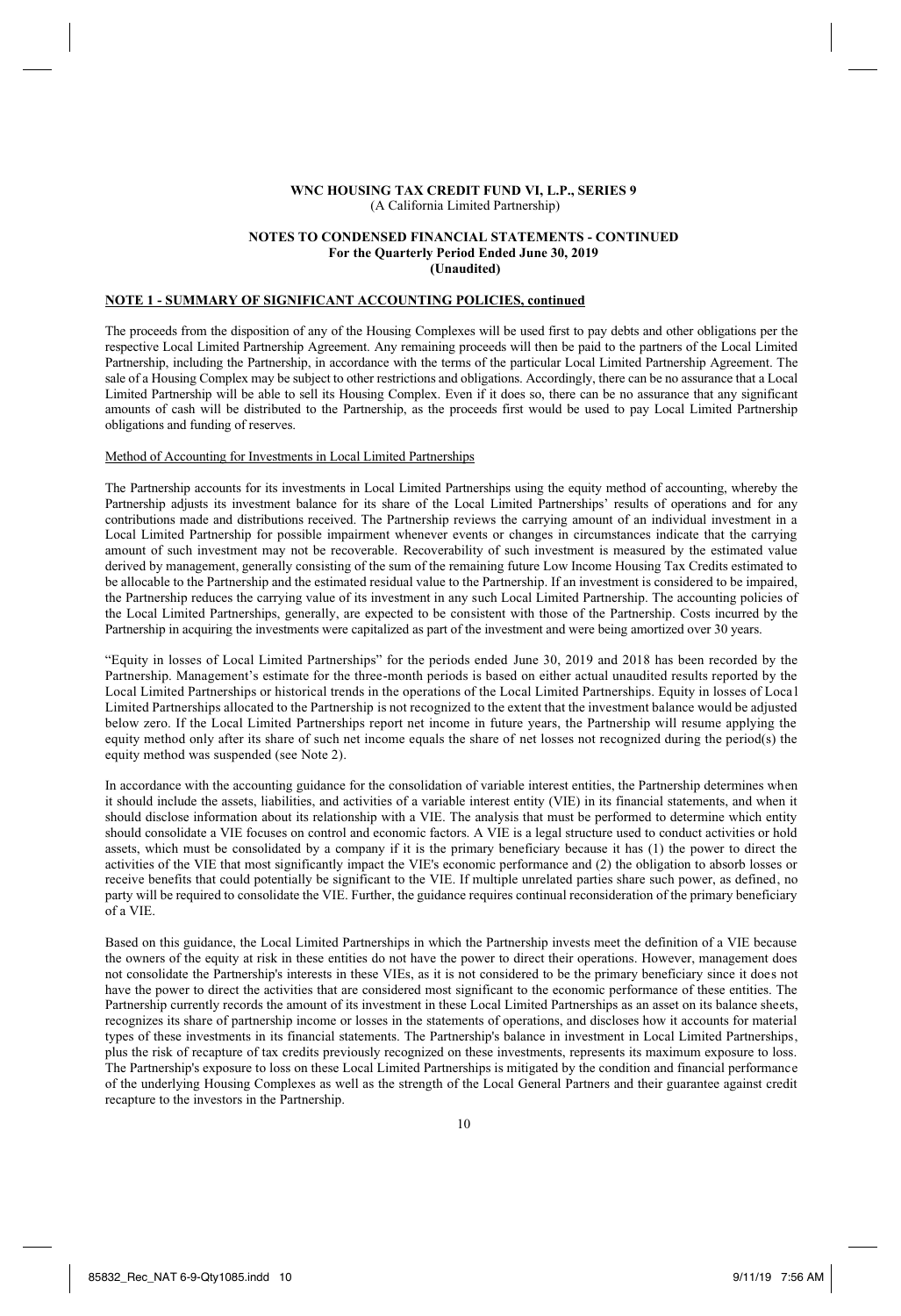#### **NOTES TO CONDENSED FINANCIAL STATEMENTS - CONTINUED For the Quarterly Period Ended June 30, 2019 (Unaudited)**

## **NOTE 1 - SUMMARY OF SIGNIFICANT ACCOUNTING POLICIES, continued**

Distributions received by the Partnership are accounted for as a reduction of the investment balance. Distributions received after the investment has reached zero are recognized as distribution income. As of all periods presented, all investment balances in Local Limited Partnerships had reached zero.

#### Use of Estimates

The preparation of financial statements in conformity with accounting principles generally accepted in the United States of America requires management to make estimates and assumptions that affect the reported amounts of assets and liabilities and disclosure of contingent assets and liabilities at the date of the financial statements, and the reported amounts of revenues and expenses during the reporting period. Actual results could materially differ from those estimates.

# Cash and Cash Equivalents

The Partnership considers all highly liquid investments with original maturities of three months or less when purchased to be cash equivalents. As of June 30, 2019 and March 31, 2019, respectively, the Partnership had \$13,923 and \$12,736 in cash and cash equivalents.

#### Reporting Comprehensive Income

The Partnership had no items of other comprehensive income for all periods presented.

#### Income Taxes

The Partnership has elected to be treated as a pass-through entity for income tax purposes and, as such, is not subject to income taxes. Rather, all items of taxable income, deductions and tax credits are passed through to and are reported by its owners on their respective income tax returns. The Partnership's federal tax status as a pass-through entity is based on its legal status as a partnership. Accordingly, the Partnership is not required to take any tax positions in order to qualify as a pass-through entity. The Partnership is required to file and does file tax returns with the Internal Revenue Service and other taxing authorities. Accordingly, these financial statements do not reflect a provision for income taxes and the Partnership has no other tax positions which must be considered for disclosure. Income tax returns filed by the Partnership are subject to examination by the Internal Revenue Service for a period of three years. While no income tax returns are currently being examined by the Internal Revenue Service, tax years since 2016 remain open.

#### Net Loss Per Partnership Unit

Net loss per Partnership Unit includes no dilution and is computed by dividing loss available to Limited Partners by the weighted average number of Partnership Units outstanding during the period. Calculation of diluted loss per Partnership Unit is not required.

## Revenue Recognition

The Partnership is entitled to receive reporting fees from the Local Limited Partnerships. The intent of the reporting fees is to offset (in part) administrative costs incurred by the Partnership in corresponding with the Local Limited Partnerships. Due to the uncertainty of the collection of these fees, the Partnership recognizes reporting fees as collections are made.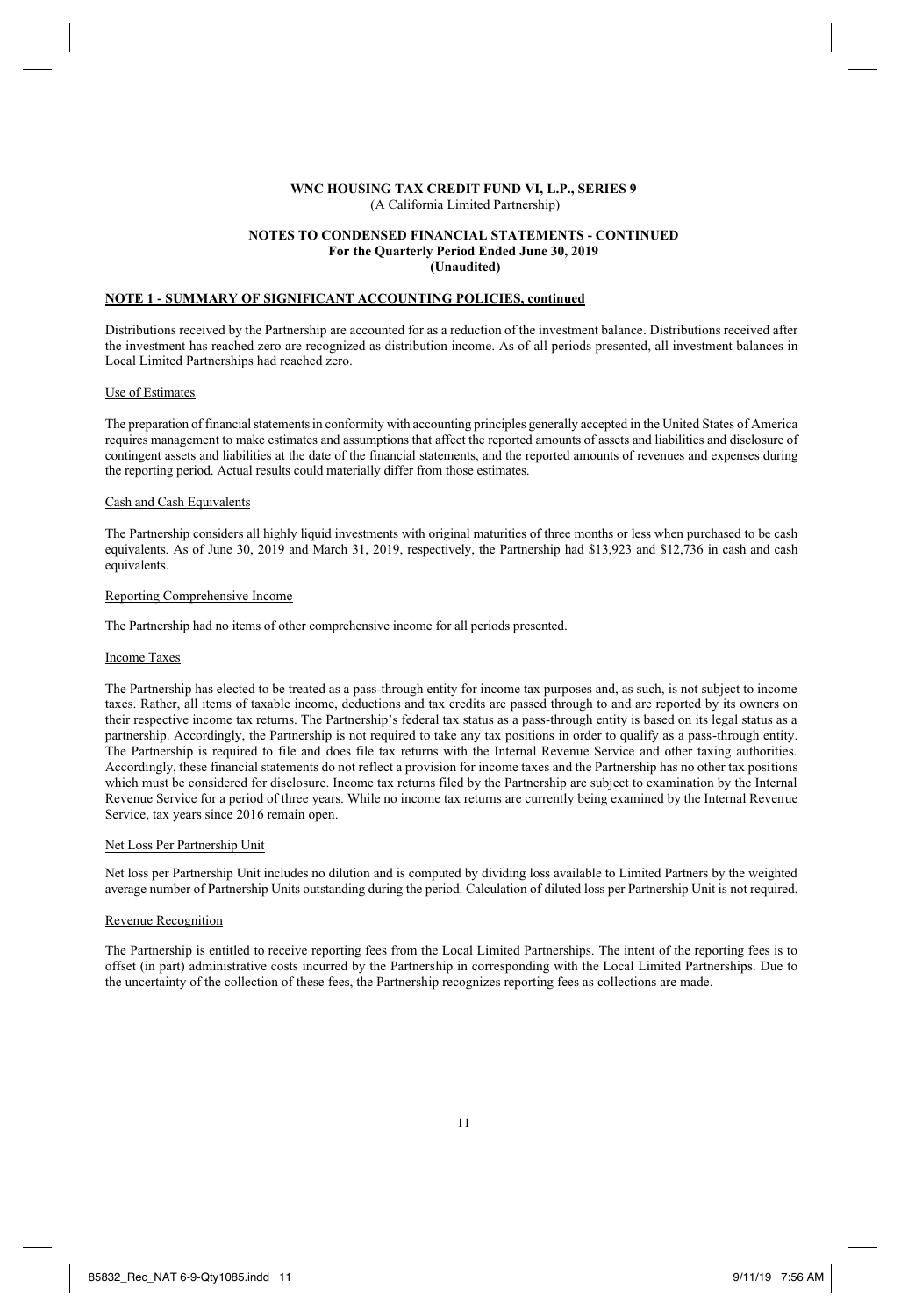#### **NOTES TO CONDENSED FINANCIAL STATEMENTS - CONTINUED For the Quarterly Period Ended June 30, 2019 (Unaudited)**

# **NOTE 1 - SUMMARY OF SIGNIFICANT ACCOUNTING POLICIES, continued**

#### Impact of Recent Accounting Pronouncements

In February 2015, the FASB issued ASU No. 2015-02, "Consolidation (Topic 810): Amendments to the Consolidation Analysis". In addition, in October 2016, the FASB issued ASU No. 2016-17, "Consolidation (Topic 810): Interests Held Through Related Parties That Are Under Common Control", to provide further clarification guidance to ASU No. 2015-02. This will improve certain areas of consolidation guidance for reporting organizations that are required to evaluate whether to consolidate certain legal entities such as limited partnerships, limited liability corporations and securitization structures. ASU 2015-02 and ASU 2016-17 simplifies and improves GAAP by: eliminating the presumption that a general partner should consolidate a limited partnership, eliminating the indefinite deferral of FASB Statement No. 167, thereby reducing the number of Variable Interest Entity (VIE) consolidation models from four to two (including the limited partnership consolidation model) and clarifying when fees paid to a decision maker should be a factor to include in the consolidation of VIEs. ASU 2015-02 is effective for periods beginning after December 15, 2015. ASU 2016-17 is effective for periods beginning after December 15, 2016. The adoption of these updates did not materially affect the Partnership's financial statements.

### **NOTE 2 - INVESTMENTS IN LOCAL LIMITED PARTNERSHIPS**

As of June 30, 2019 and March 31, 2019, the Partnership owned limited partnership interests in 3 Local Limited Partnerships, each of which owns one Housing Complex, consisting of an aggregate of 84 apartment units. The respective Local General Partners of the Local Limited Partnerships manage the day to day operations of the entities. Significant Local Limited Partnership business decisions, as defined, require approval from the Partnership. The Partnership, as a Limited Partner, is generally entitled to 99.9%, as specified in the Local Limited Partnership Agreements, of the operating profits and losses, taxable income and losses, and tax credits of the Local Limited Partnerships.

Selected financial information for the three months ended June 30, 2019 and 2018 from the unaudited combined condensed financial statements of the Local Limited Partnerships in which the Partnership has invested is as follows:

|                                       |    | 2019     |   | 2018    |
|---------------------------------------|----|----------|---|---------|
| Revenues                              | S  | 258,000  | S | 258,000 |
| Expenses:                             |    |          |   |         |
| Interest expense                      |    | 37,000   |   | 38,000  |
| Depreciation and amortization         |    | 53,000   |   | 55,000  |
| Operating expenses                    |    | 180,000  |   | 168,000 |
| Total expenses                        |    | 270,000  |   | 261,000 |
| Net loss                              | S  | (12,000) | ς | (3,000) |
| Net loss allocable to the Partnership | S  | (12,000) | S | (3,000) |
| Net loss recorded by the Partnership  | \$ |          | J |         |

# **COMBINED CONDENSED STATEMENTS OF OPERATIONS**

Certain Local Limited Partnerships incurred operating losses and/or have working capital deficiencies. In the event these Local Limited Partnerships continue to incur significant operating losses, additional capital contributions by the Partnership and/or the Local General Partners may be required to sustain the operations of such Local Limited Partnerships. If additional capital contributions are not made when they are required, the Partnership's investment in certain of such Local Limited Partnerships could be impaired, and the loss and recapture of the related Low Income Housing Tax Credits could occur.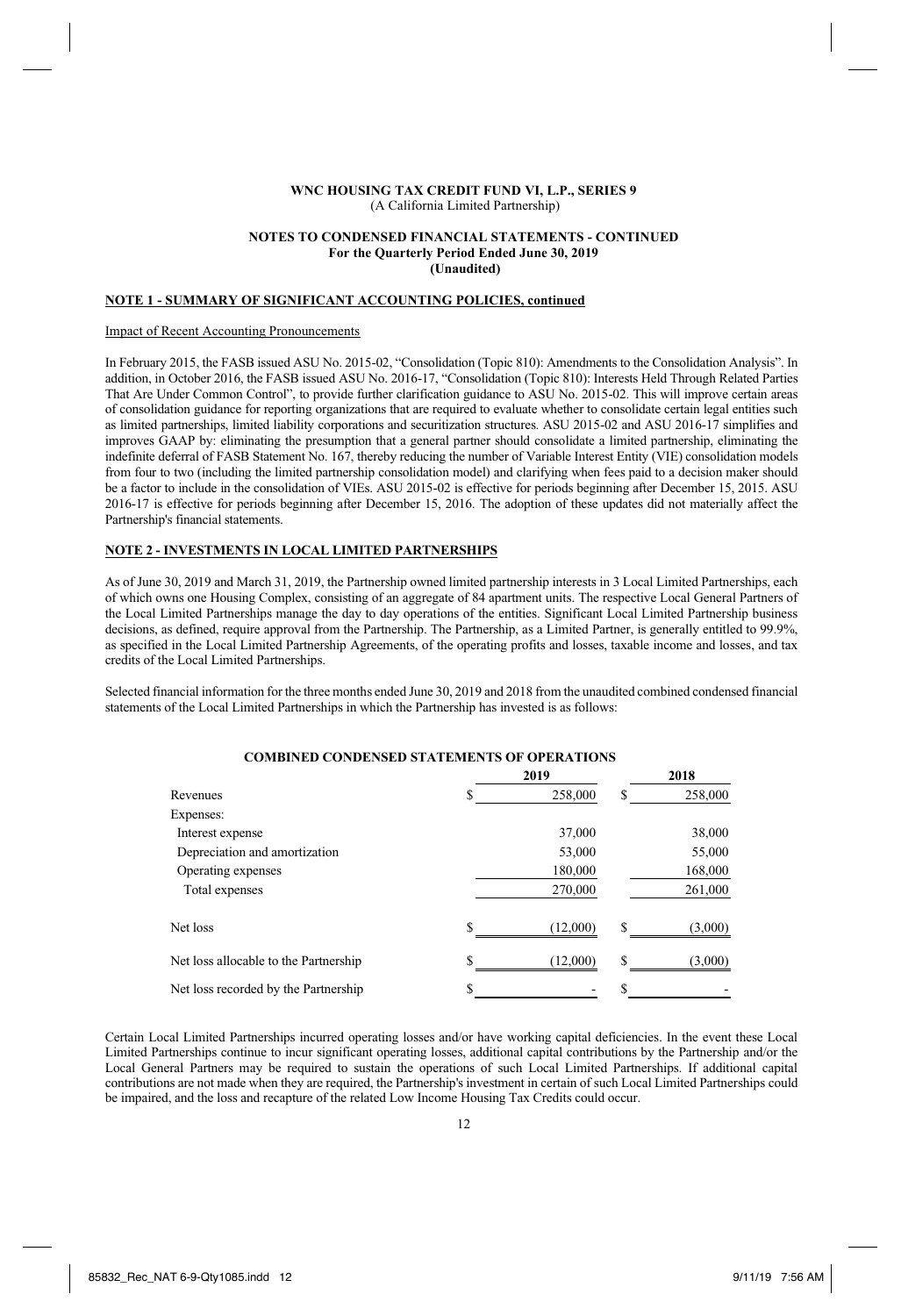### **NOTES TO CONDENSED FINANCIAL STATEMENTS - CONTINUED For the Quarterly Period Ended June 30, 2019 (Unaudited)**

## **NOTE 3 - RELATED PARTY TRANSACTIONS**

Under the terms of the Partnership Agreement, the Partnership has paid or is obligated to the General Partner or its affiliates for the following fees:

- (a) An annual asset management fee not to exceed 0.5% of the invested assets of the Partnership, as defined. "Invested Assets" means the sum of the Partnership's investment in Local Limited Partnership interests and the Partnership's allocable share of mortgage loans on and other debts related to the Housing Complexes owned by such Local Limited Partnerships. Asset management fees of \$6,301 were incurred during each of the three months ended June 30, 2019 and 2018.
- (b) A subordinated disposition fee in an amount equal to 1% of the sale price of real estate sold by the Local Limited Partnerships. Payment of this fee is subordinated to the Limited Partners receiving distributions equal to their capital contributions and their return on investment (as defined in the Partnership Agreement) and is payable only if services are rendered in the sales effort. No such fee was incurred for all periods presented.
- (c) The Partnership reimburses the General Partner or its affiliates for operating expenses incurred on behalf of the Partnership. Operating expense reimbursements paid were \$0 and \$25,000 during the three months ended June 30, 2019 and 2018, respectively.

The accrued fees and expenses due to General Partner and affiliates consisted of the following at:

|                                                                                      | June 30, 2019 | <b>March 31, 2019</b> |
|--------------------------------------------------------------------------------------|---------------|-----------------------|
| Asset management fee payable                                                         | 1.590.936 \$  | 1.584.635             |
| Expenses paid by the General Partner or an<br>affiliate on behalf of the Partnership | 38.359        | 27.346                |
| Total                                                                                | 1.629.295     | 1,611,981             |

The General Partner and/or its affiliates do not anticipate that these accrued fees will be paid in full until such time as capital reserves are in excess of future foreseeable working capital requirements of the Partnership.

The Partnership currently has insufficient working capital to fund its operations. Associates has agreed to continue providing advances sufficient enough to fund the operations and working capital requirements of the Partnership through August 31, 2020.

### **NOTE 4 - LEGAL PROCEEDINGS**

On or about March 12, 2018, Sioux Falls Environmental Access, Inc., the general partner (the "General Partner") of both 505 West Main L.P. ("West Main") and North Davison Partners 99 L.P. ("North Davison") filed complaints (the "Complaints") alleging, among other things, breach of contract against WNC Housing Tax Credit Fund VI, L.P. Series 9 (the "Fund") and WNC Housing, L.P. ("WNC") in the South Dakota Circuit Court (the "Court"). The Fund and WNC answered the Complaints and WNC filed third party complaints against Crane & Fowler Investments, LLC. The Third-Party Complaints allege, among other things, breach of contract. Rather than proceeding with costly litigation, on May 24, 2019, the parties entered into a Settlement and Mutual Release Agreement (the "Agreement"), pursuant to which, the Fund and WNC will convey its interest in West Main and North Davison to the General Partner (or an affiliate thereof) for \$137,652.78 and \$130,627.10 respectively. In order for the Agreement to be consummated, approval from U.S. Department of Housing and Urban Development is required for the transfer of the interest. The settlement will likely come to fruition during the third quarter of 2019.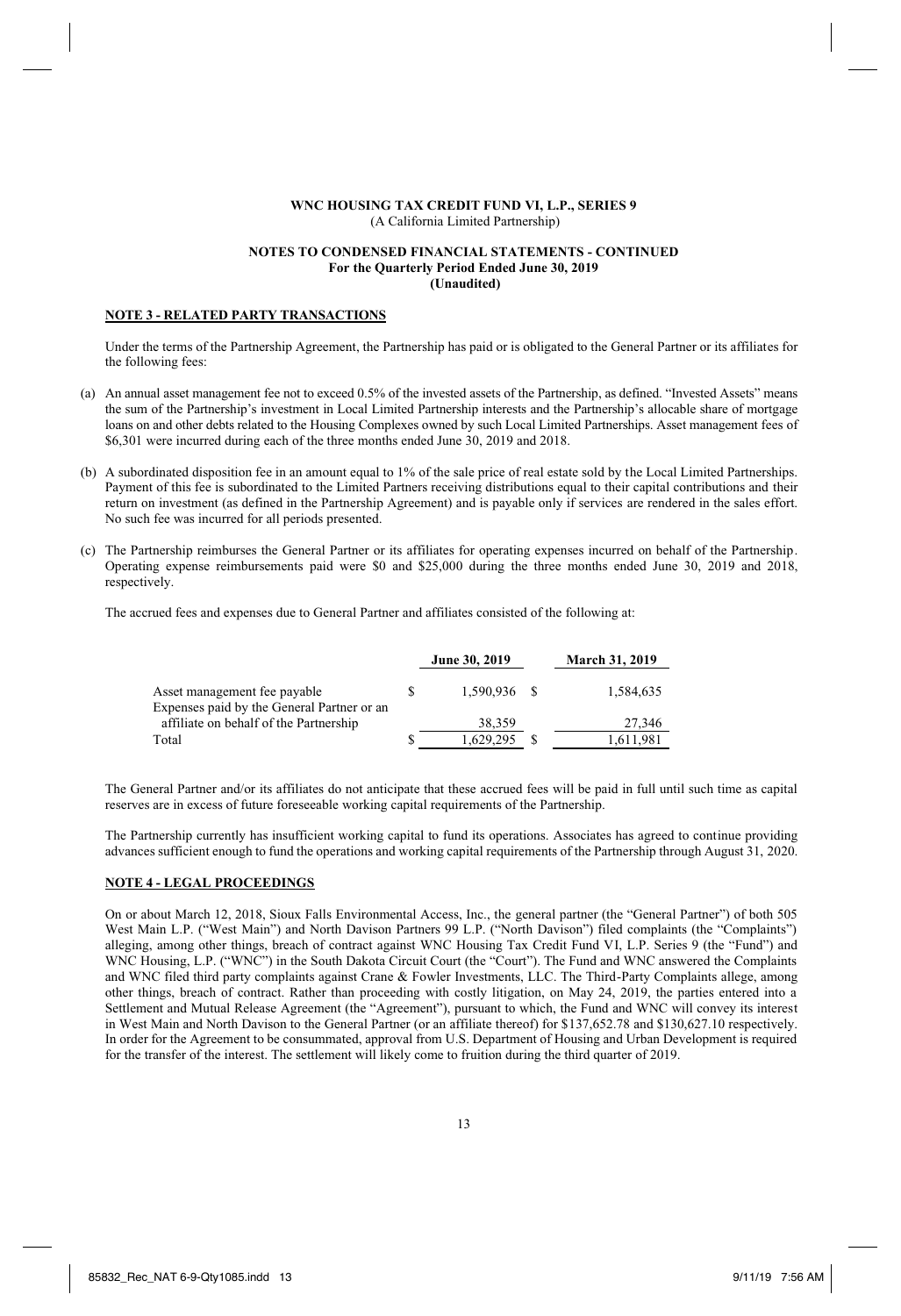Pursuant to the requirements of the Securities Exchange Act of 1934, the registrant has duly caused this report to be signed on its behalf by the undersigned, thereunto duly authorized.

WNC HOUSING TAX CREDIT FUND VI, L.P., SERIES 9

By: WNC & ASSOCIATES, INC. General Partner

By: /s/ Wilfred N. Cooper, Jr.

Wilfred N. Cooper, Jr. President and Chief Executive Officer of WNC & Associates, Inc.

Date: August 12, 2019

By: /s/ Melanie R. Wenk

Melanie R. Wenk Executive Vice President - Chief Financial Officer of WNC & Associates, Inc.

Date: August 12, 2019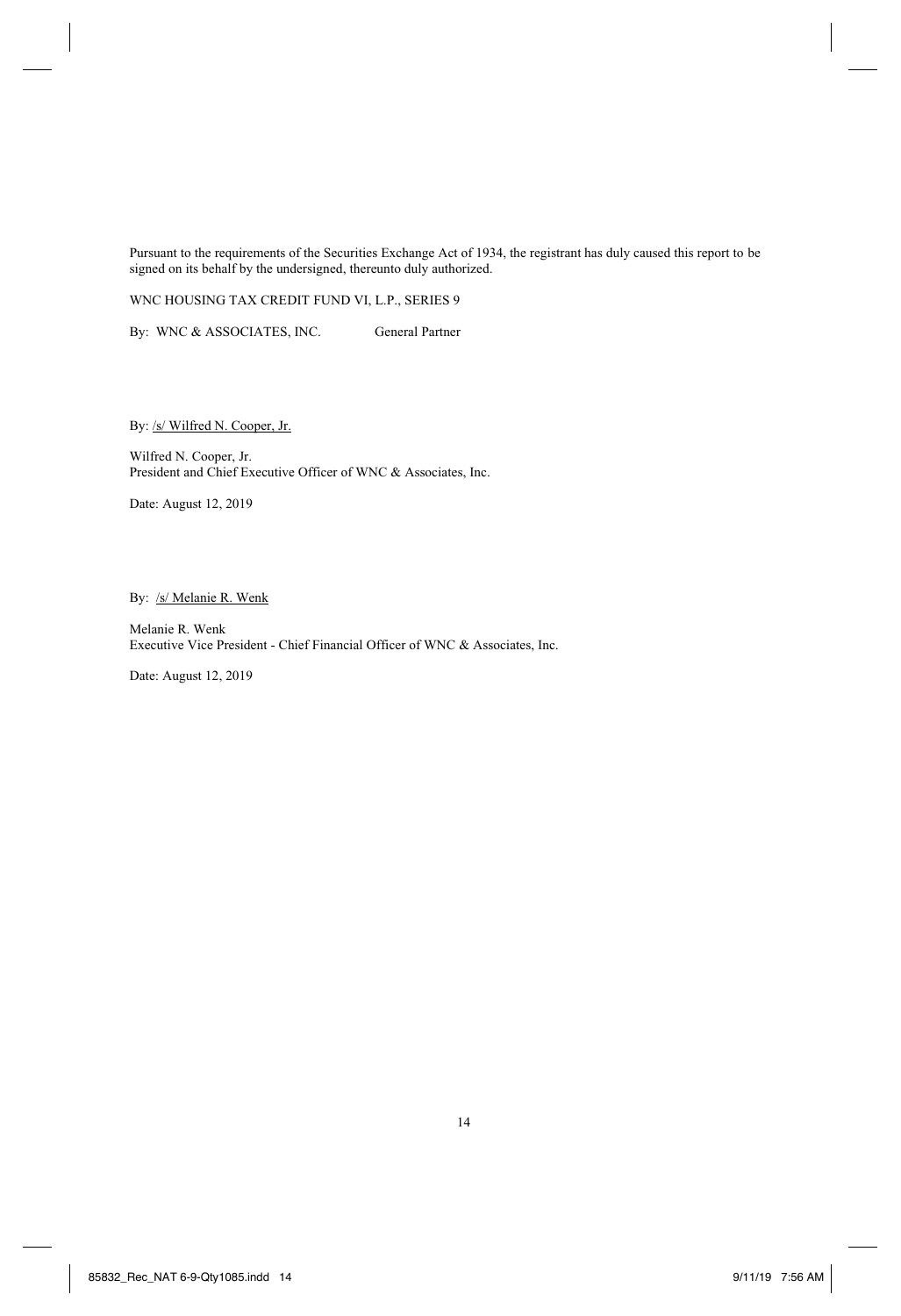### **EXHIBIT 31-1 CERTIFICATIONS**

I, Wilfred N. Cooper, Jr., certify that:

- 1. I have reviewed this quarterly report on Form 10-Q of WNC Housing Tax Credit Fund VI, L.P., Series 9;
- 2. Based on my knowledge, this report does not contain any untrue statement of a material fact or omit to state a material fact necessary to make the statements made, in light of the circumstances under which such statements were made, not misleading with respect to the period covered by this report;
- 3. Based on my knowledge, the financial statements, and other financial information included in this report, fairly present in all material respects the financial condition, results of operations and cash flows of the registrant as of, and for, the periods presented in this report;
- 4. The registrant's other certifying officer(s) and I are responsible for establishing and maintaining disclosure controls and procedures (as defined in Exchange Act Rules 13a-15(e) and 15d-15(e)) and internal control over financial reporting (as defined in Exchange Act Rules 13a-15(f) and 15d-15(f)) for the registrant and have:
	- (a) Designed such disclosure controls and procedures, or caused such disclosure controls and procedures to be designed under our supervision, to ensure that material information relating to the registrant, including its consolidated subsidiaries, is made known to us by others within those entities, particularly during the period in which this report is being prepared;
	- (b) Designed such internal control over financial reporting, or caused such internal control over financial reporting to be designed under our supervision, to provide reasonable assurance regarding the reliability of financial reporting and the preparation of financial statements for external purposes in accordance with generally accepted accounting principles;
	- (c) Evaluated the effectiveness of the registrant's disclosure controls and procedures and presented in this report our conclusions about the effectiveness of the disclosure controls and procedures, as of the end of the period covered by this report based on such evaluation; and
	- (d) Disclosed in this report any change in the registrant's internal control over financial reporting that occurred during the registrant's most recent fiscal quarter (the registrant's fourth fiscal quarter in the case of an annual report) that has materially affected, or is reasonably likely to materially affect, the registrant's internal control over financial reporting; and
- 5. The registrant's other certifying officer(s) and I have disclosed, based on our most recent evaluation of internal control over financial reporting, to the registrant's auditors and the audit committee of the registrant's board of directors (or persons performing the equivalent functions):
	- (a) All significant deficiencies and material weaknesses in the design or operation of internal control over financial reporting which are reasonably likely to adversely affect the registrant's ability to record, process, summarize and report financial information; and
	- (b) Any fraud, whether or not material, that involves management or other employees who have a significant role in the registrant's internal control over financial reporting.

Date: August 12, 2019

 /s/ Wilfred N. Cooper, Jr. President and Chief Executive Officer of WNC & Associates, Inc.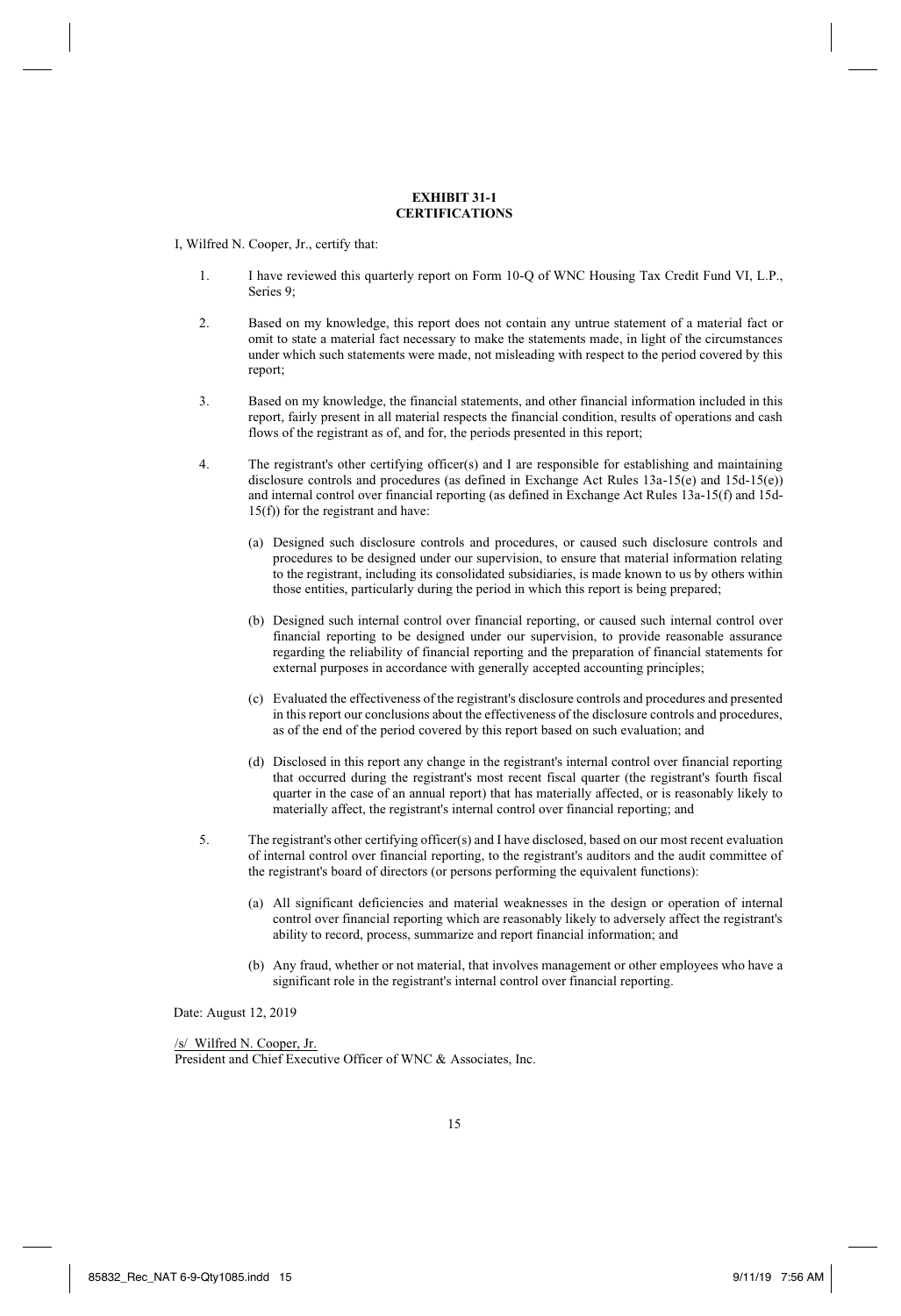#### **EXHIBIT 31-2 CERTIFICATIONS**

I, Melanie R. Wenk, certify that:

- 1. I have reviewed this quarterly report on Form 10-Q of WNC Housing Tax Credit Fund VI, L.P., Series 9;
- 2. Based on my knowledge, this report does not contain any untrue statement of a material fact or omit to state a material fact necessary to make the statements made, in light of the circumstances under which such statements were made, not misleading with respect to the period covered by this report;
- 3. Based on my knowledge, the financial statements, and other financial information included in this report, fairly present in all material respects the financial condition, results of operations and cash flows of the registrant as of, and for, the periods presented in this report;
- 4. The registrant's other certifying officer(s) and I are responsible for establishing and maintaining disclosure controls and procedures (as defined in Exchange Act Rules 13a-15(e) and 15d-15(e)) and internal control over financial reporting (as defined in Exchange Act Rules 13a-15(f) and 15d-15(f)) for the registrant and have:
	- (a) Designed such disclosure controls and procedures, or caused such disclosure controls and procedures to be designed under our supervision, to ensure that material information relating to the registrant, including its consolidated subsidiaries, is made known to us by others within those entities, particularly during the period in which this report is being prepared;
	- (b) Designed such internal control over financial reporting, or caused such internal control over financial reporting to be designed under our supervision, to provide reasonable assurance regarding the reliability of financial reporting and the preparation of financial statements for external purposes in accordance with generally accepted accounting principles;
	- (c) Evaluated the effectiveness of the registrant's disclosure controls and procedures and presented in this report our conclusions about the effectiveness of the disclosure controls and procedures, as of the end of the period covered by this report based on such evaluation; and
	- (d) Disclosed in this report any change in the registrant's internal control over financial reporting that occurred during the registrant's most recent fiscal quarter (the registrant's fourth fiscal quarter in the case of an annual report) that has materially affected, or is reasonably likely to materially affect, the registrant's internal control over financial reporting; and
- 5. The registrant's other certifying officer(s) and I have disclosed, based on our most recent evaluation of internal control over financial reporting, to the registrant's auditors and the audit committee of the registrant's board of directors (or persons performing the equivalent functions):
	- (a) All significant deficiencies and material weaknesses in the design or operation of internal control over financial reporting which are reasonably likely to adversely affect the registrant's ability to record, process, summarize and report financial information; and
	- (b) Any fraud, whether or not material, that involves management or other employees who have a significant role in the registrant's internal control over financial reporting.

Date: August 12, 2019 /s/ Melanie R. Wenk Executive Vice President - Chief Financial Officer of WNC & Associates, Inc.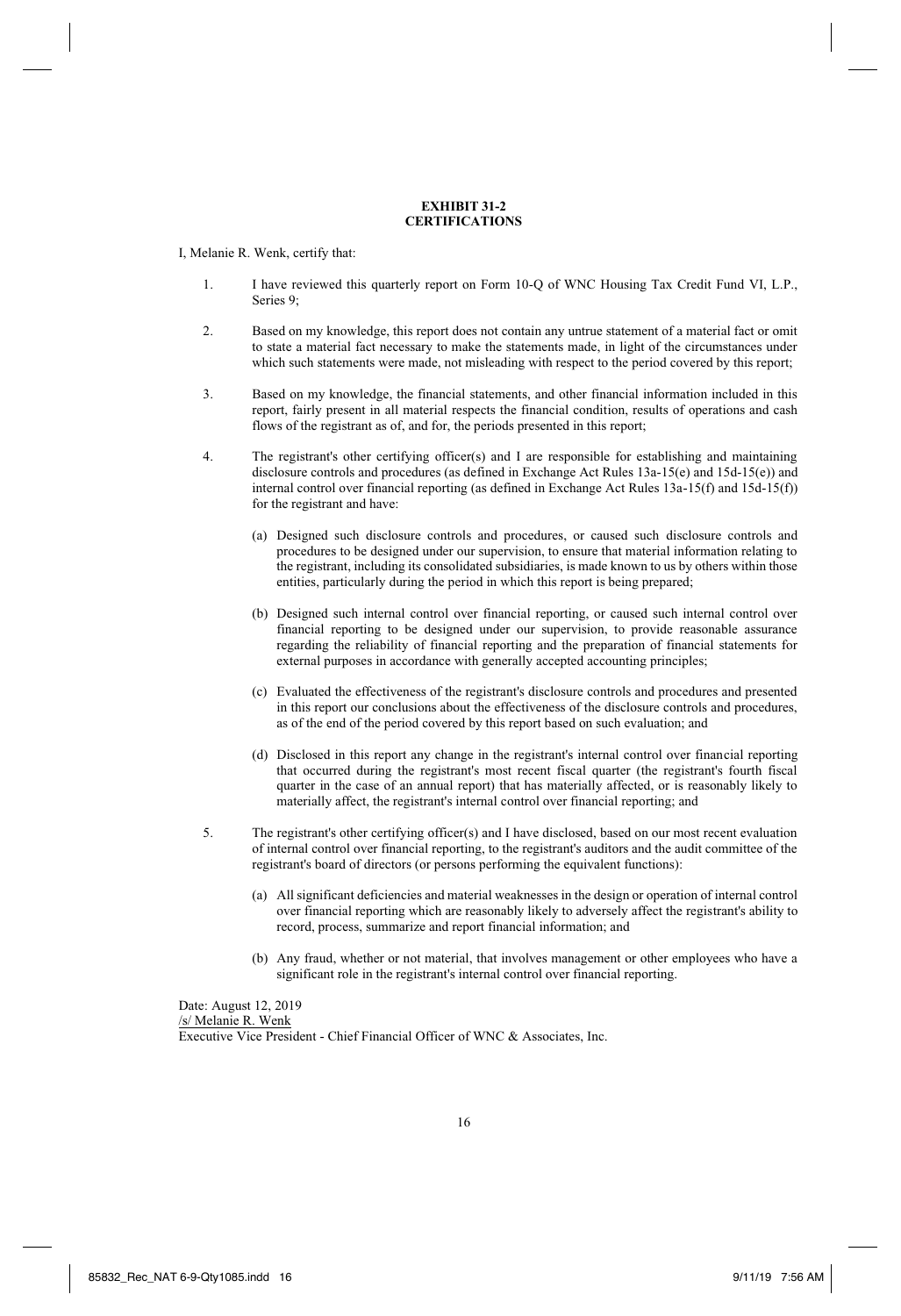# **EXHIBIT 32.1**

## CERTIFICATION PURSUANT TO 18 U.S.C. SECTION 1350, AS ADOPTED PURSUANT TO SECTION 906 OF THE SARBANES-OXLEY ACT OF 2002

In connection with the Quarterly Report on Form 10-Q of WNC Housing Tax Credit Fund VI, L.P., Series 9 (the "Partnership") for the quarter ended June 30, 2019 as filed with the Securities and Exchange Commission on the date hereof (the "Report"), and pursuant to 18 U.S.C., section 1350, as adopted pursuant to section 906 of the Sarbanes-Oxley Act of 2002, I, Wilfred N. Cooper, Jr., President and Chief Executive Officer of WNC & Associates, Inc., general partner of the Partnership, hereby certify that:

- 1. The Report fully complies with the requirements of section 13(a) or 15(d) of the Securities Exchange Act of 1934 and
- 2. The information contained in the Report fairly presents, in all material respects, the financial condition and result of operations of the Partnership.

/s/Wilfred N. Cooper, Jr. Wilfred N. Cooper, Jr. President and Chief Executive Officer of WNC & Associates, Inc. Date: August 12, 2019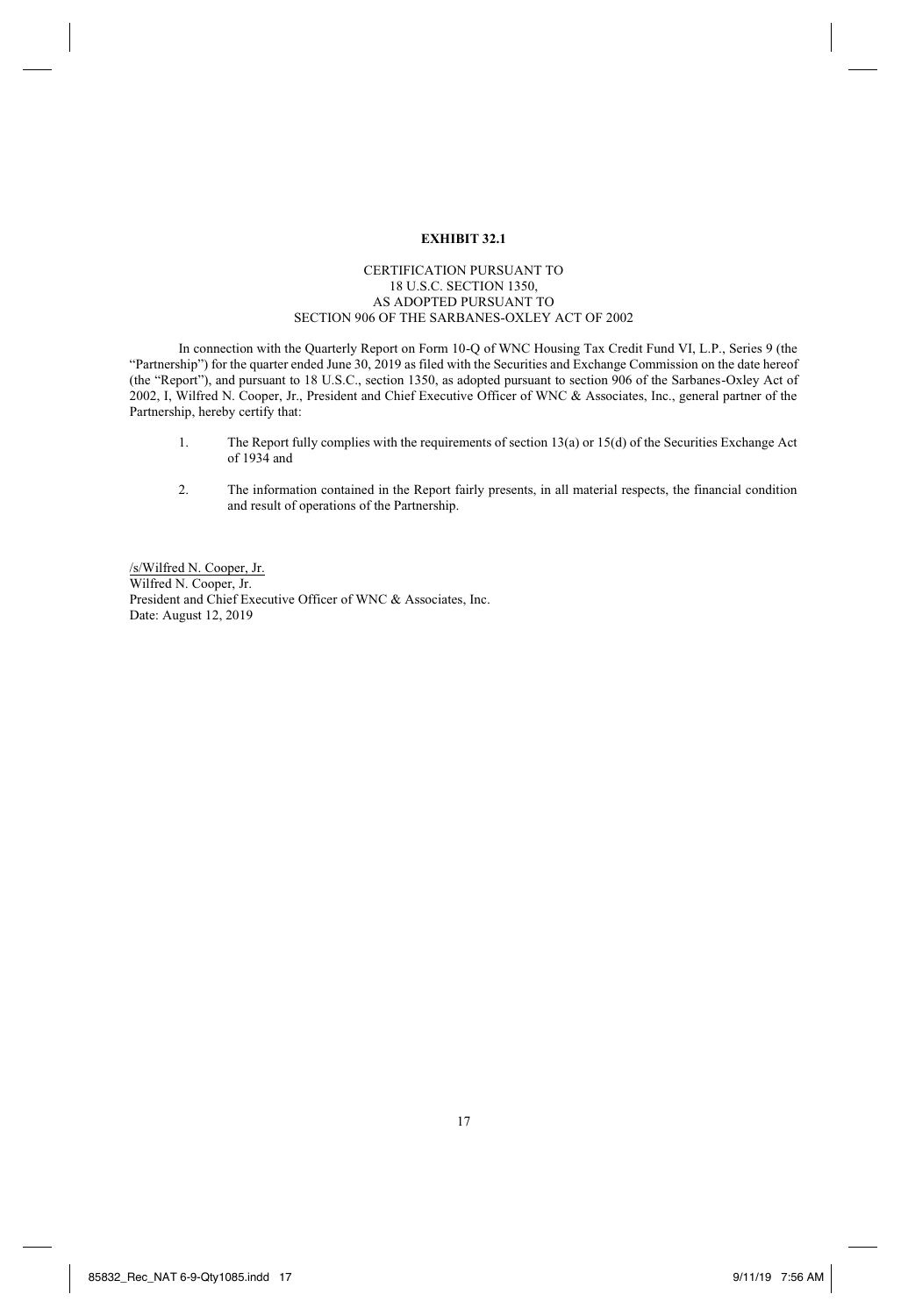## **EXHIBIT 32.2**

## CERTIFICATION PURSUANT TO 18 U.S.C. SECTION 1350, AS ADOPTED PURSUANT TO SECTION 906 OF THE SARBANES-OXLEY ACT OF 2002

In connection with the Quarterly Report on Form 10-Q of WNC Housing Tax Credit Fund VI, L.P., Series 9 (the "Partnership") for the quarter ended June 30, 2019 as filed with the Securities and Exchange Commission on the date hereof (the "Report"), and pursuant to 18 U.S.C., section 1350, as adopted pursuant to section 906 of the Sarbanes-Oxley Act of 2002, I, Melanie R. Wenk, Senior Vice President and Chief Financial Officer of WNC & Associates, Inc., general partner of the Partnership, hereby certify that:

- 1. The Report fully complies with the requirements of section 13(a) or 15(d) of the Securities Exchange Act of 1934, and
- 2. The information contained in the Report fairly presents, in all material respects, the financial condition and result of operations of the Partnership.

/s/Melanie R. Wenk Melanie R. Wenk Executive Vice President and Chief Financial Officer of WNC & Associates, Inc. Date: August 12, 2019